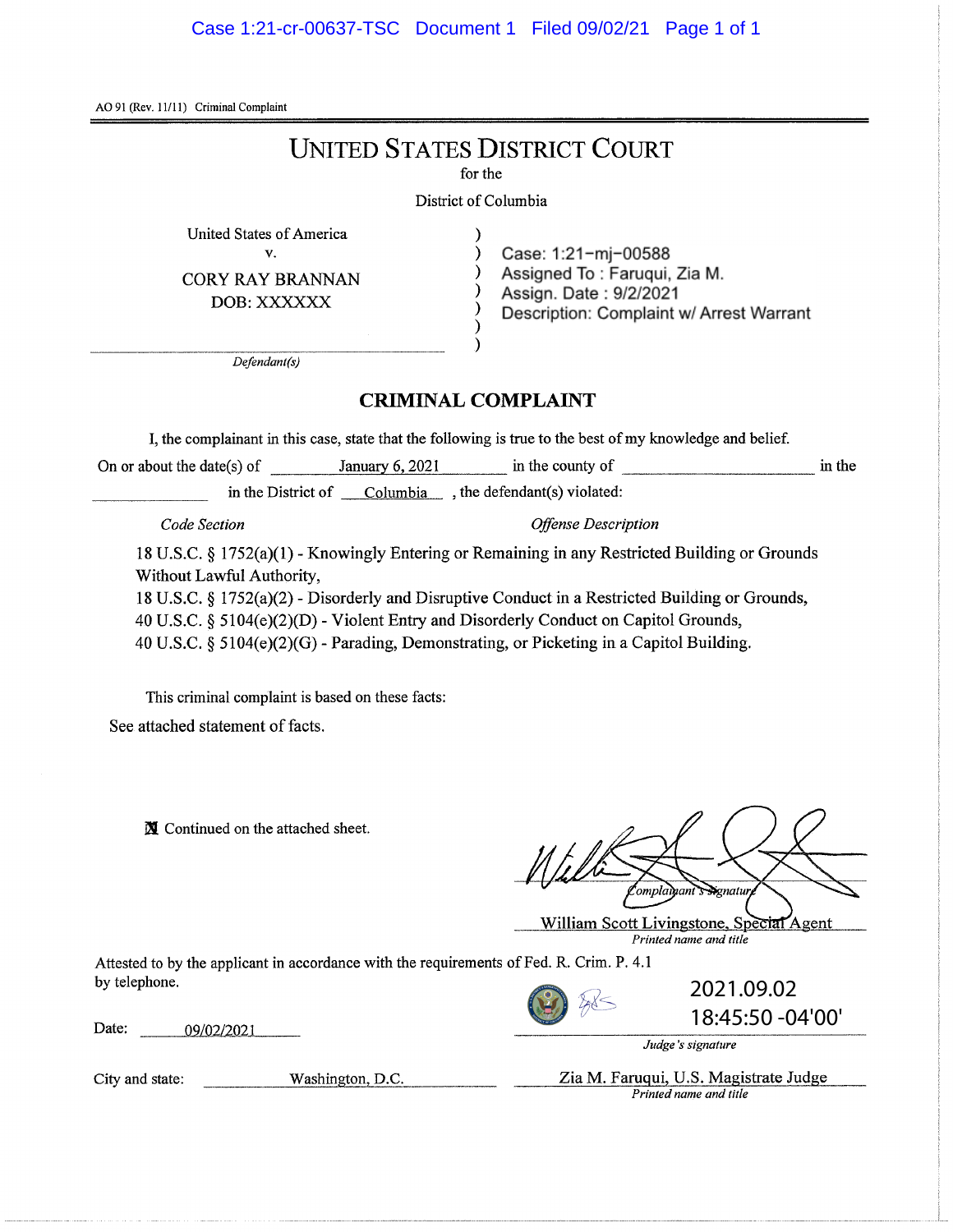### **STATEMENT OF FACTS**

Your affiant, William Scott Livingstone, is a Special Agent (SA) with the Federal Bureau of Investigation (FBI), assigned to the FBI El Paso Division, Midland Resident Agency. In my duties as a Special Agent, I investigate national security and criminal matters. I am experienced in arrest and search warrants related to national security and criminal investigations. Currently, I am tasked with investigating criminal activity in and around the Capitol grounds on January 6, 2021. As a Special Agent, I am authorized by law or by a Government agency to engage in or supervise the prevention, detection, investigation, or prosecution of a violation of Federal criminal laws.

The U.S. Capitol is secured 24 hours a day by U.S. Capitol Police. Restrictions around the U.S. Capitol include permanent and temporary security barriers and posts manned by U.S. Capitol Police. Only authorized people with appropriate identification were allowed access inside the U.S. Capitol. On January 6, 2021, the exterior plaza of the U.S. Capitol was also closed to members of the public.

On January 6, 2021, a joint session of the United States Congress convened at the United States Capitol, which is located at First Street, SE, in Washington, D.C. During the joint session, elected members of the United States House of Representatives and the United States Senate were meeting in separate chambers of the United States Capitol to certify the vote count of the Electoral College of the 2020 Presidential Election, which had taken place on November 3, 2020. The joint session began at approximately 1:00 p.m. Shortly thereafter, by approximately 1:30 p.m., the House and Senate adjourned to separate chambers to resolve a particular objection. Vice President Mike Pence was present and presiding, first in the joint session, and then in the Senate chamber.

As the proceedings continued in both the House and the Senate, and with Vice President Mike Pence present and presiding over the Senate, a large crowd gathered outside the U.S. Capitol. As noted above, temporary and permanent barricades were in place around the exterior of the U.S. Capitol building, and U.S. Capitol Police were present and attempting to keep the crowd away from the Capitol building and the proceedings underway inside.

At such time, the certification proceedings were still underway and the exterior doors and windows of the U.S. Capitol were locked or otherwise secured. Members of the U.S. Capitol Police attempted to maintain order and keep the crowd from entering the Capitol; however, around 2:00 p.m., individuals in the crowd forced entry into the U.S. Capitol, including by breaking windows and by assaulting members of the U.S. Capitol Police, as others in the crowd encouraged and assisted those acts.

Shortly thereafter, at approximately 2:20 p.m. members of the United States House of Representatives and United States Senate, including the President of the Senate, Vice President Mike Pence, were instructed to—and did—evacuate the chambers. Accordingly, the joint session of the United States Congress was effectively suspended until shortly after 8:00 p.m. Vice President Pence remained in the United States Capitol from the time he was evacuated from the Senate Chamber until the sessions resumed.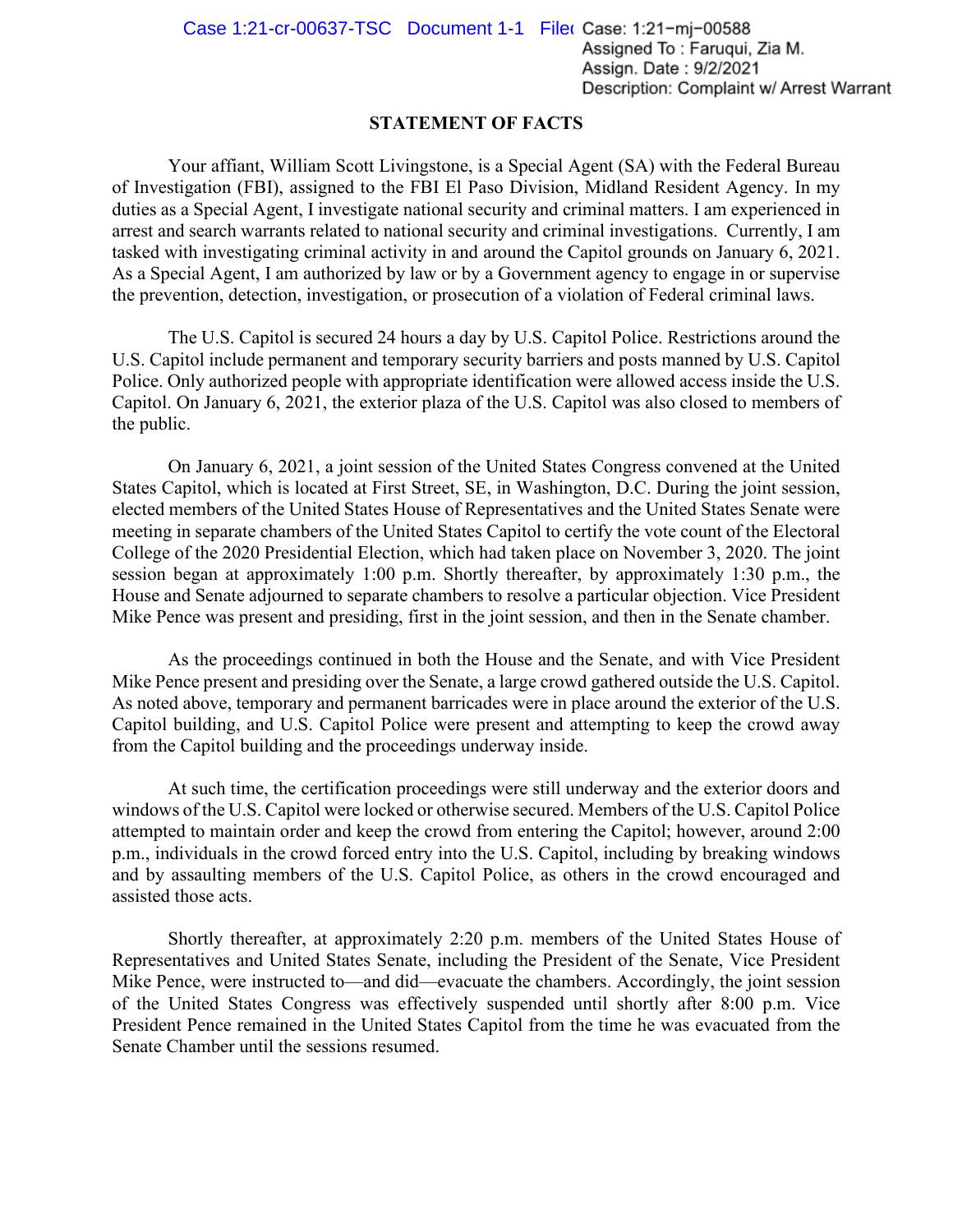### Case 1:21-cr-00637-TSC Document 1-1 Filed 09/02/21 Page 2 of 6

During national news coverage of the aforementioned events, video footage which appeared to be captured on mobile devices of persons present on the scene depicted evidence of violations of local and federal law, including scores of individuals inside the U.S. Capitol building without authority to be there.

According to records obtained through a search warrant served on AT&T on January 6, 2021, the phone number was identified as having utilized a cell site consistent with providing service to a geographic area that included the interior of the United States Capitol building on January 6, 2021. Open source research indicated that the primary user of is CORY RAY BRANNAN (BRANNAN). Through the course of the investigation, FBI Agents were able to determine that the phone number had contact with numerous phone numbers of individuals who were inside the U.S. Capitol building on January 6, 2021.



Using open source research tools, FBI Agents identified a twitter account showing pictures of individuals at the January 6, 2021, Capitol Riots. The above picture appears to show BRANNAN outside the U.S. Capitol on January 6, 2021. BRANNAN is wearing a camouflage Trump 2020 hat, black hoodie, camouflage pants, and khaki vest with scissors and goggles. BRANNAN has three patches on his vest: an American flag "thin red line" patch, a III% patch and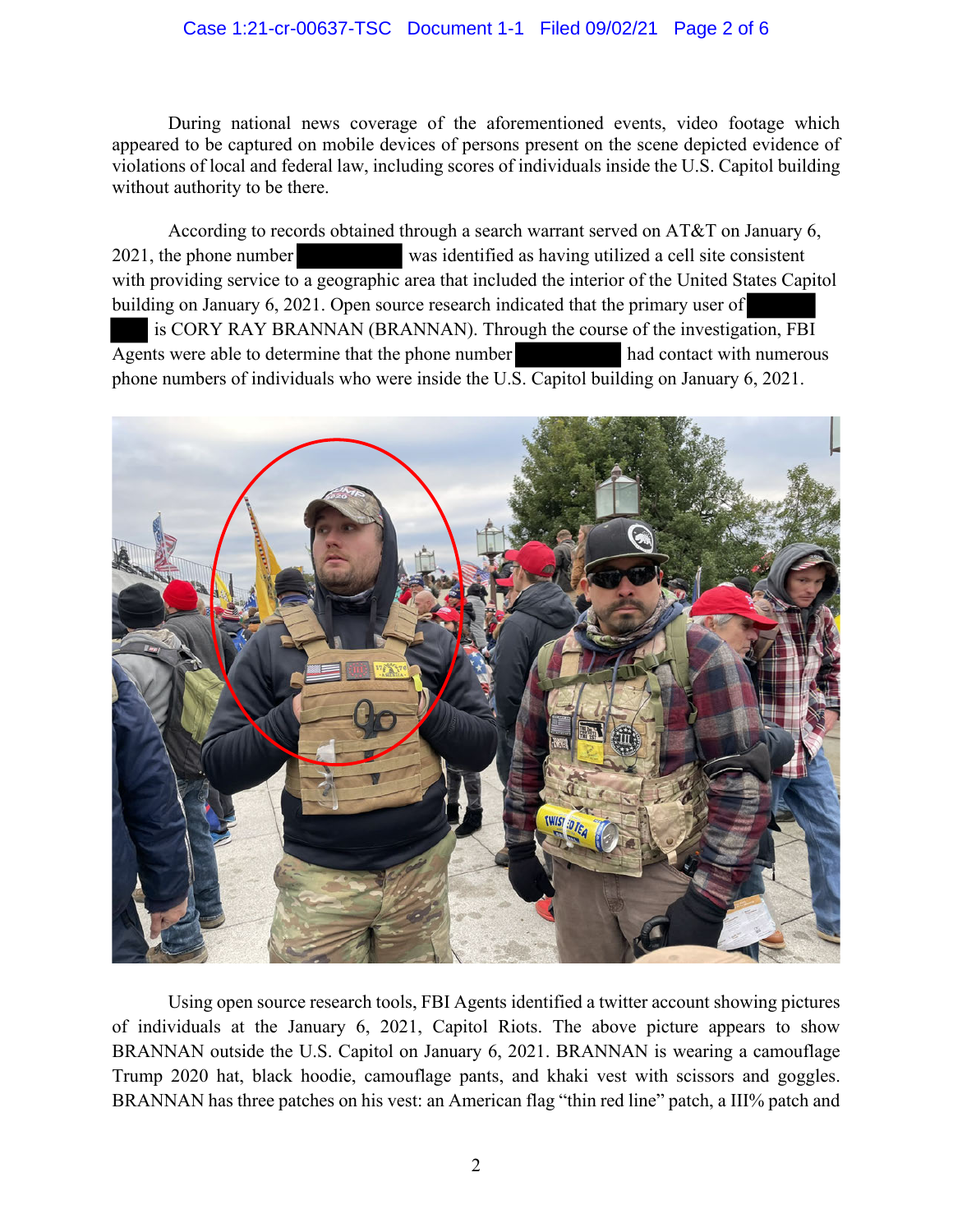### Case 1:21-cr-00637-TSC Document 1-1 Filed 09/02/21 Page 3 of 6

a yellow "Don't Tread on Me" patch. The III% (Three Percenter) is part of a militia movement that asserts a constitutional right to armed confrontation with the U.S. Government, believing they are a sprititual successor to the U.S. revolutionists who fought against the British Crown during the American revolution. BRANNAN is standing with Tony Martinez, who has already been charged with multiple offenses in relation to the Capitol Riot.

On August 12, 2021, FBI SA Livingstone met with Midland County Sheriff's Office, Captain Adam Hilliard. Captain Hilliard is the Jail Captain for the Midland County Sheriff's Office, where BRANNAN was recently working as a jailer. Captain Hilliard was shown the above picture of BRANNAN at the Capitol Riot and confirmed that the individual in the picture is BRANNAN.



Using open source research tools, FBI Agents identified a twitter account showing pictures of individuals at the January 6, 2021, Capitol Riots. The above picture appears to show BRANNAN inside the U.S. Capitol on January 6. BRANNAN is wearing the same camouflage Trump 2020 hat, black hoodie, camouflage pants, and khaki vest with scissors and goggles. BRANNAN has three patches on his vest: an American flag "thin red line" patch, a III% patch and a yellow "Don't Tread on Me" patch.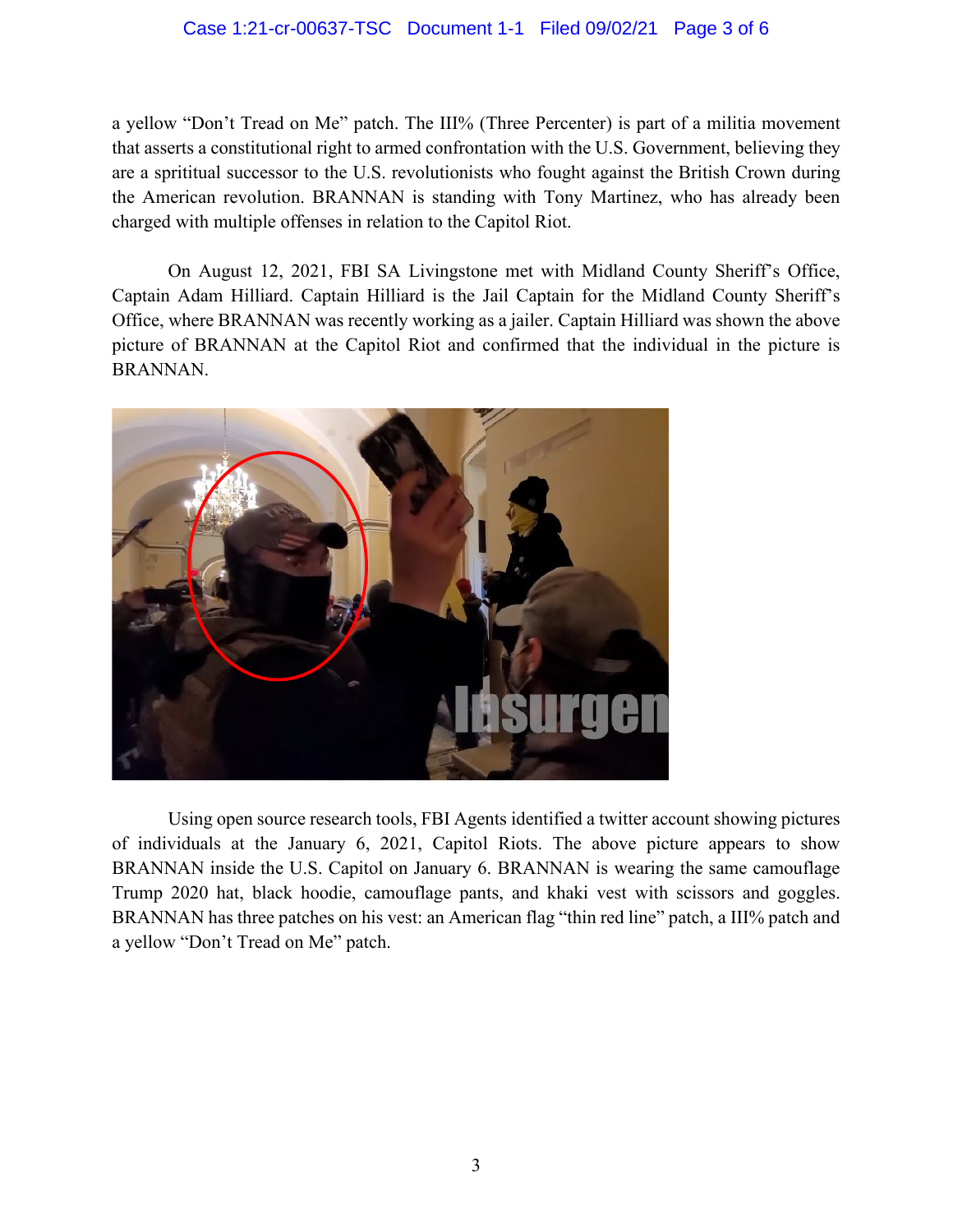## Case 1:21-cr-00637-TSC Document 1-1 Filed 09/02/21 Page 4 of 6



Joce @jocejocejoe · Jun 12 Found another #twistedteaposse picture on FB. Not sure if the other guys know them or just thought they'd snap a pic like with goofy at Disneyland. cc: @DianthaSol



The above photograph posted on Twitter shows a person identified as BRANNAN in Washington, D.C. on January 6, 2021. BRANNAN is identified as wearing a camouflage Trump 2020 hat, black hoodie, camouflage pants, and a khaki vest over the black hoodie which had scissors, goggles, and three patches. BRANNAN is standing next to Tony Martinez. The above photograph was shown to Midland County Sheriff's Office, Captain Adam Hilliard on August 30, 2021. Captain Hilliard confirmed that the individual in the photograph with the camouflage Trump 2020 hat, camouflage pants, and black hoodie is BRANNAN.

There are multiple photographs, videos, or still frames from video showing an individual who closely resembles BRANNAN in Washington, D.C. on January 6, 2021, climbing through a window into the interior of the US Capitol building, and then walking around inside of the U.S. Capitol building near the Senate Wing Door. Screenshots taken from internal Capitol surveillance footage shows BRANNAN entering through a window into the Capitol building near the Seante Wing Door at approximately 1414 EST, and exiting through the Senate Wing Door at approximately 1420 EST.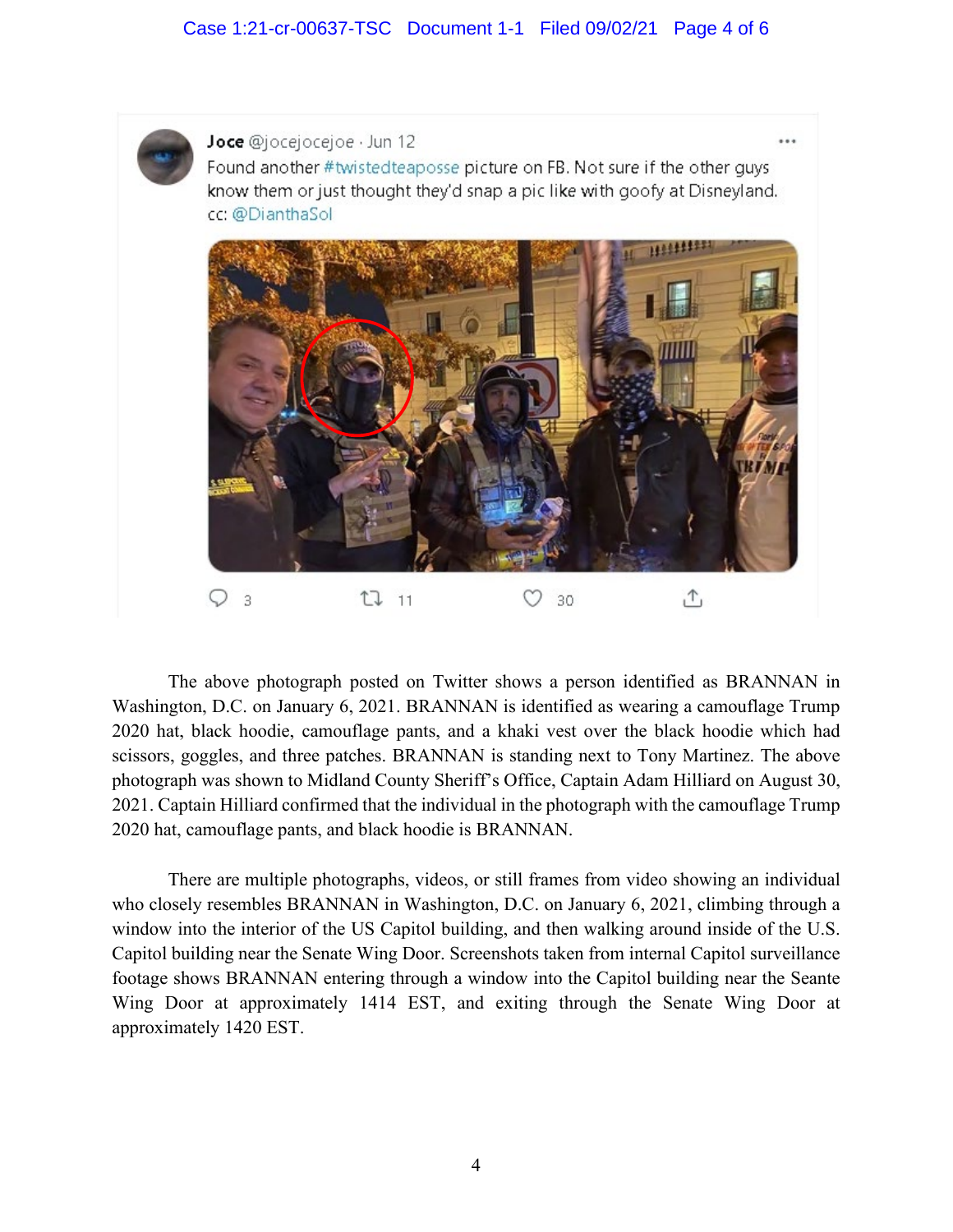

In the above photograph, BRANNAN is wearing the same camouflage Trump 2020 hat, black hoodie, camouflage pants, and khaki vest with scissors, goggles, and three patches. BRANNAN is now wearing a dark in color gaiter around his nose and mouth.



In the above photograph, BRANNAN is on internal Capitol surveillance video after climbing through the window into the U.S. Capitol building. BRANNAN is still wearing the camouflage Trump 2020 hat, black hoodie, camouflage pants, and khaki vest with scissors and goggles, with the three patches.BRANNAN has a gaiter pulled up around his nose and mouth.